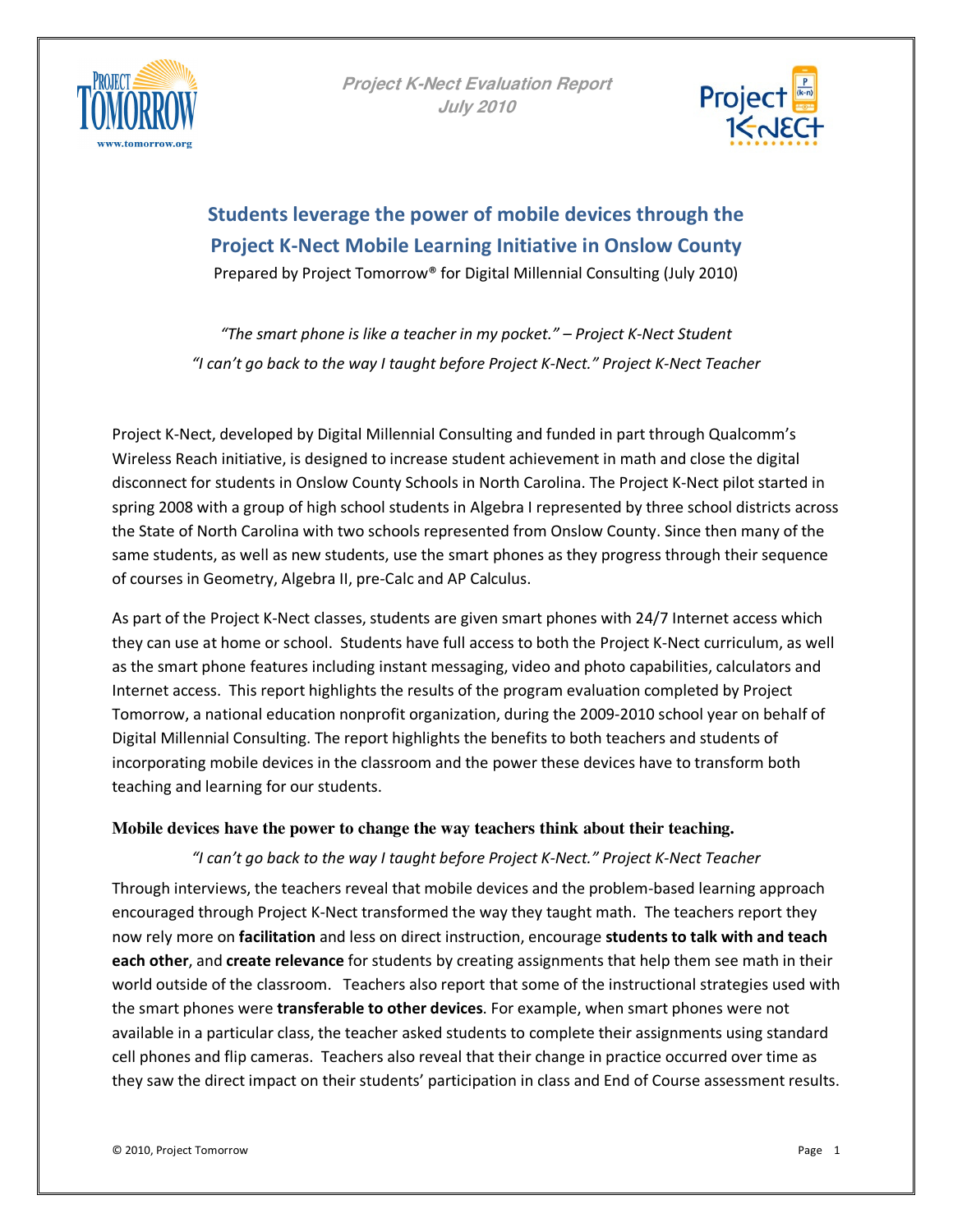



The technology coordinators who support the Project K-Nect teachers confirm that students are more engaged in the classroom and participating in more group work. They also observe that teachers use more Internet-based tools to manage their classes and transfer their newfound skills to other devices.

Project K-Nect demonstrates the value that teachers place on the use of mobile devices within instruction. Similarly, teachers across the nation who participated in Speak Up 2009 agree the most



significant value of incorporating mobile devices within instruction is increased student engagement in school and learning (56%). Teachers also cite that mobile devices prepare students for the "world of work," improve communications and extend learning beyond the school day.

### **Mobile devices and 24/7 wireless access empower students to take responsibility for their learning.**

The tools, curriculum and instructional strategies available through Project K-Nect empower students to take control of their own learning. For many students, learning before Project K-Nect was one-way and not engaging. Students felt "if you didn't get, you didn't get it" and once lost "there was no chance of catching up."

Students' want to use mobile devices to look up information on the Internet, communicate with classmates, receive alerts about homework and tests and work on projects with classmates (Speak Up 2009). Project K-Nect helps students realize this goal. When Project K-Nect students are stuck on a problem in class or at home, they ask for help and discuss problem-solving strategies with each other using instant messages and photos or videos they have taken. Students leverage their wireless mobile

*Almost two-thirds of the students are taking additional math courses and over 50% are now thinking about a career in the math field as a result of participating in Project K-Nect.* 

access to look up information on the Internet in class, at home or on the school bus. The smart phone serves as a "teacher in their pocket" as students personalized the use of the device for

their specific learning needs. For example, during class lectures students look up definitions for words they are struggling with, ask their peers to clarify a point the teacher is making or find their voice by sharing their own expertise or observations about how to solve problems. For these students mobile devices and Internet access empower them to fully participate in their learning in a more engaging, interactive and relevant way.

According to students, the primary strength of the smart phone is the ability to connect with other students or teachers (within their Project K-Nect network) via instant messaging at anytime. Prior to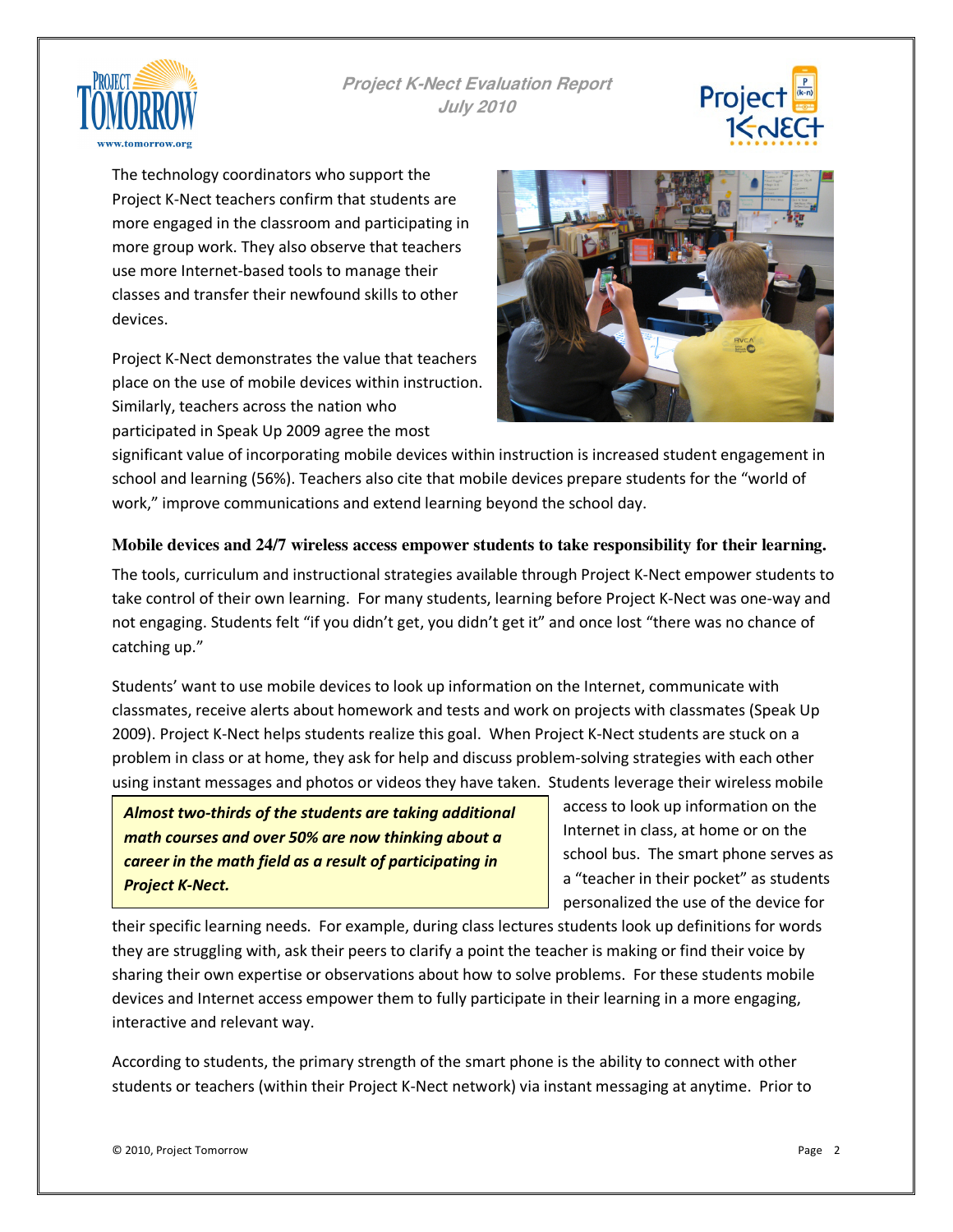



Project K-Nect and the use of the smart phone, students couldn't gain the same level of collaboration using their own cell phones, because they often did not have access to their classmates' phone number or IM address. Without access to other students or the teacher, students would often "give up" when they ran into a problem or couldn't figure out their homework. With the smart phone, students connect with their network of "experts" to complete the task at hand. Students report that this immediate access makes the difference between completing or not their homework and being prepared for the following day. Through the on-going communication, collaboration and teamwork with their classmates, Project K-Nect students are developing crucial 21st century skills that will serve them well in their future endeavors.

When asked to describe what they have learned about their learning process by using the smart phone, students tell us:

*"I've become more patient and gained confidence getting to know other people. It helped me with public speaking. I've learned it's okay to be wrong."* 

*"I've helped people when they had trouble and know they see me as an expert. I thought I only knew the basics but I just picked up more as I help people."*

*I've learned how to make a presentation – it feels good to know that your classmates depend on you."* 

*"I've learned to be more trusting with others. There is a lot of teamwork in the project – I've learned to trust and be more dependable."* 

*"I learn better when working with peers."* 

*"Be brave enough to ask questions."* 

Teachers concur that as a result of their new approach to teaching and the use of Internet-connected mobile devices their students are demonstrating a greater responsibility for their learning and developing more collaborative learning skills. Students are more active in their class as both learners and peer tutors. This is especially significant for students who are normally shy or reluctant class participants due to disabilities or limited English proficiency.

## **Students feel more successful in math and demonstrate higher levels of math proficiency.**

In general, Project K-Nect students feel more successful in math (85 percent). The Project K-Nect tools and environment help students gain confidence in their abilities with math, as they become more comfortable learning math (94 percent), talking about math (82 percent) and explaining their solutions (85 percent). When compared against students who participated in Speak Up nationwide, Project K-Nect students (61 percent) also have a greater self-perception that they are succeeding academically then their peers (39 percent) and believe that they are being better prepared for success (55 percent) than other students (45 percent).

Students are demonstrating that the ability to discuss problem-solving strategies and teach each other math translates into success on their North Carolina End of Course assessments. Project K-Nect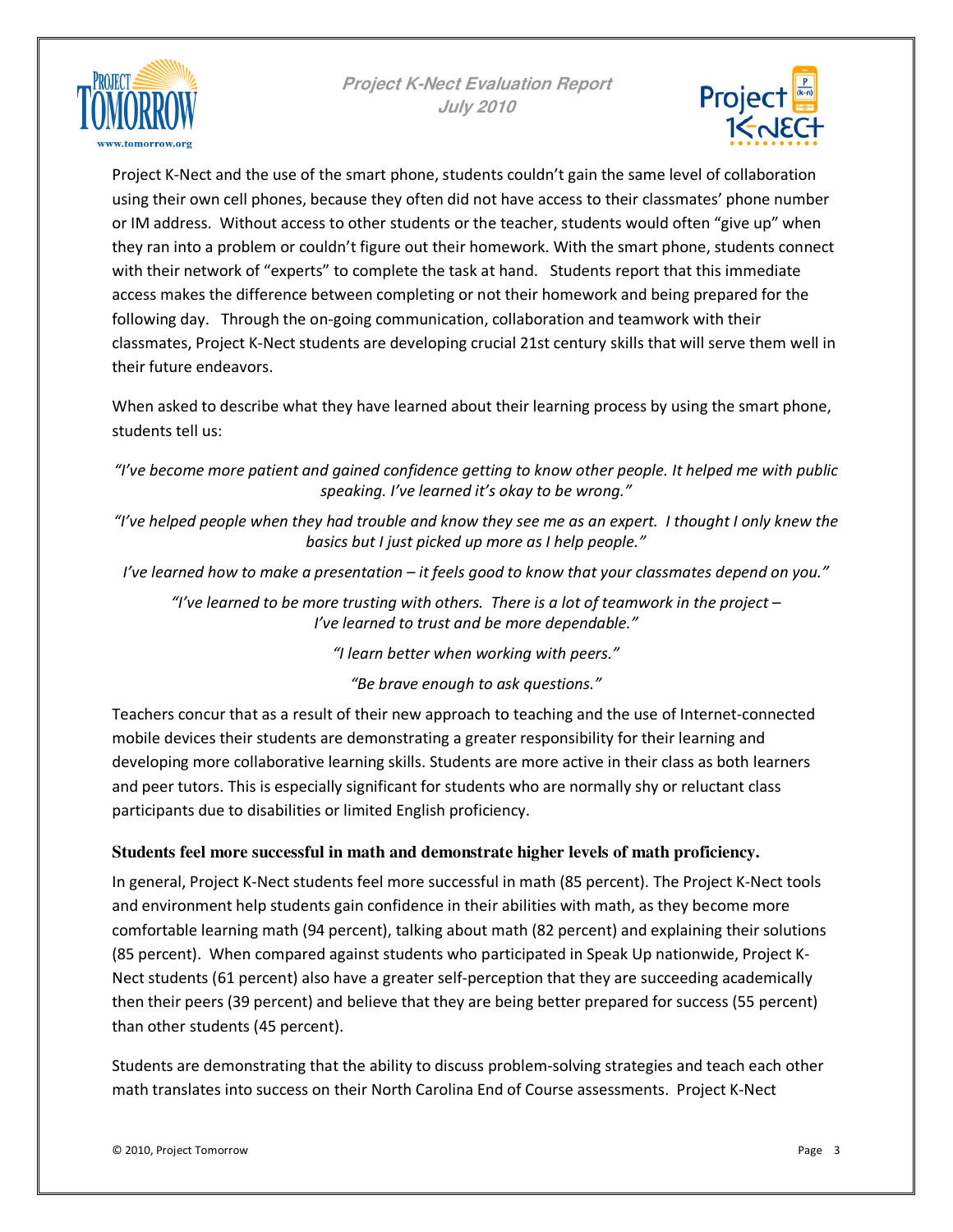



students are more likely to achieve proficiency in Algebra and Algebra II then students in their school, district or state as highlighted in Figure 1: Student Achievement 2008-2009 school year. Overall, a greater number of Project K-Nect students at Southwest High school demonstrated proficiency on the End of Course exams in Algebra (91 percent), Geometry (90 percent) and Algebra II (83 percent). Likewise, at Dixon High School more students in Algebra I (93 percent) and Algebra II (81 percent) achieved proficiency than the district or state. Furthermore, Project K-Nect Geometry students at Dixon High School (65 percent) were more likely to demonstrate proficiency on their End-Course-Assessments then students in a comparable class without smart phones (40 percent). End of Course assessment data and AP Calc results for the school year 2009-2010 will be available later this summer.



## Figure 1: Student Achievement 2008-09 School Year

As students become more engaged in their learning and demonstrate to both themselves and others that they "get" math they are beginning to take more advanced math classes and to think about mathrelated careers. Project K-Nect students are no longer thinking about "just getting by", but rather, they are seeking out more advanced math classes. Almost two-thirds of the students report taking additional math courses and over one-half are thinking about careers that require math. On an even broader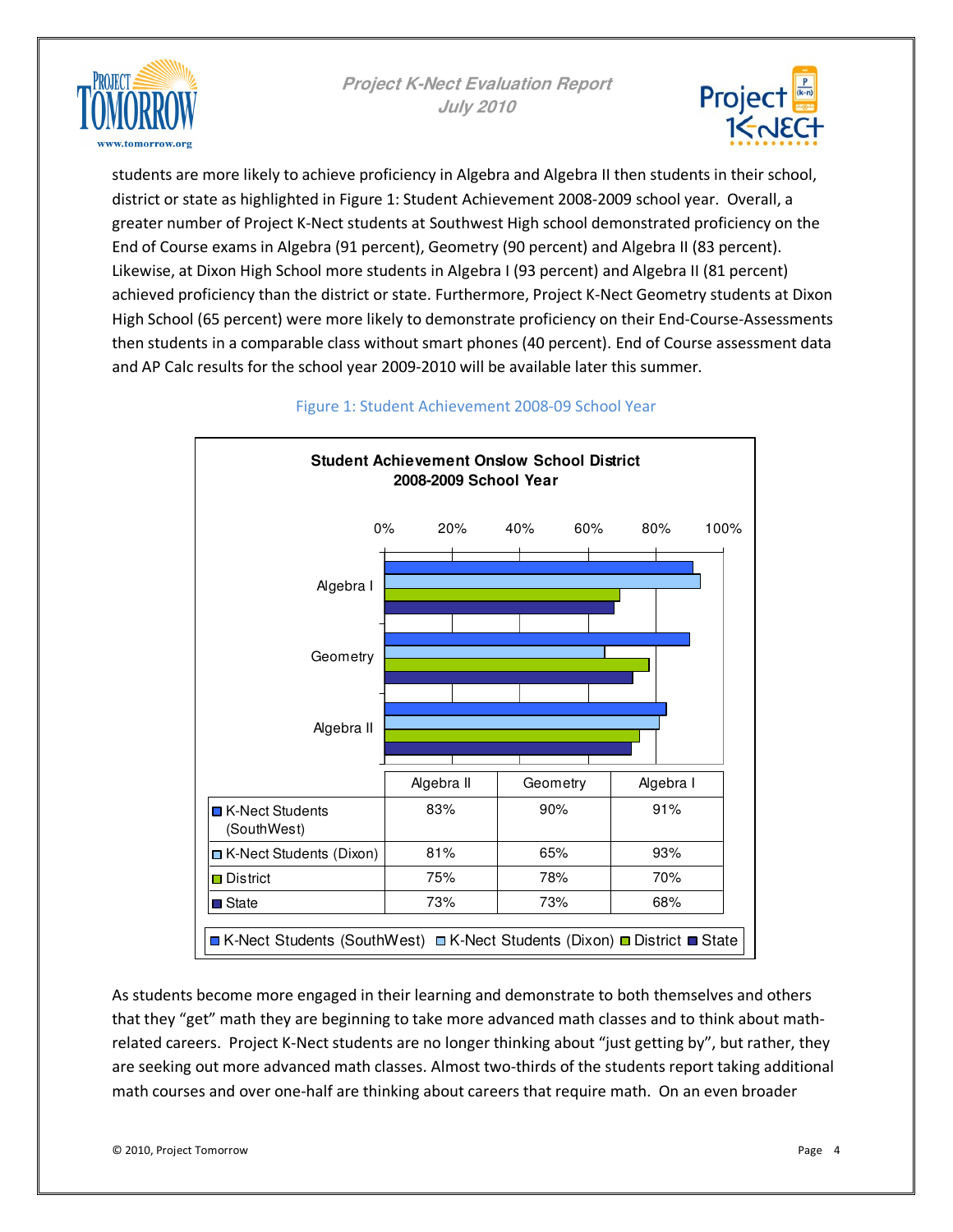



scale, Speak Up 2009 data reveal that Project K-Nect students (32 percent) are more likely to be very interested in a job or career in science, technology, math or engineering then high school students nationally (19 percent).

Project K-Nect demonstrates that mobile devices can have a meaningful role in education and that the students' success is dependent upon the curriculum and instructional strategies, as well as the students' ability to collaborate and personalize their own learning experience.

## **Methodology**

This evaluation report represents the views of the 78 students and 4 teachers who participated in the Project K-Nect program between August 2009 and Jan 2010. For comparison purposes, national data from Speak Up 2009 is also included. The evaluation team collected data through onsite classroom observations, focus groups with students (pre and post semester), interviews (pre and post semester) with teachers, and interviews with principals and technology coordinators. As appropriate, the evaluation team photographed and videotaped the classroom observations and recorded the focus groups for subsequent transcription.

Students participated in both the Speak Up 2009 survey, as well as a specific project post survey. Survey response rates for the Project K-Nect students varied. Over one-half of the Project K-Nect students participated in the Speak Up 2009 survey, primarily representing Southwest High School. About 75 percent of the students participated in the project specific post survey.

Project Tomorrow collected and summarized available data from the end-of-course exams for Algebra I, Algebra II, and Geometry. End of Course Assessment data for the 2009-2010 school year will be available late summer 2010. The project does not have a post-assessment instrument for Pre-Calculus, nor does the state administer end-of-course assessments for the class. Student achievement in Pre-Calculus and AP Calculus will be determined based on the AP Calculus exam administered in May 2010.

#### **About Project Tomorrow**

Project Tomorrow®, the national education nonprofit organization dedicated to empowering student voices in education discussions, prepared this program evaluation for Digital Millennial Consulting. Project Tomorrow has over 15 years experience in the K-12 education sector and regularly provides consulting and research support to school districts, government agencies, business and higher education about key trends in K-12 science, math and technology education.

Each fall, Project Tomorrow facilitates the Speak Up National Research Project to inform federal, state and local policymakers, program developers and funders on the role of emerging technology within K-12 education. Data collected through its Speak Up project is included in this report. Since 2003, over 1.85 million students, teachers, parents and administrators have share their views through annual Speak Up online surveys and the Speak Up dataset represents the largest collection of authentic, unfiltered data from educational stakeholders. For more information, visit http://www.tomorrow.org/